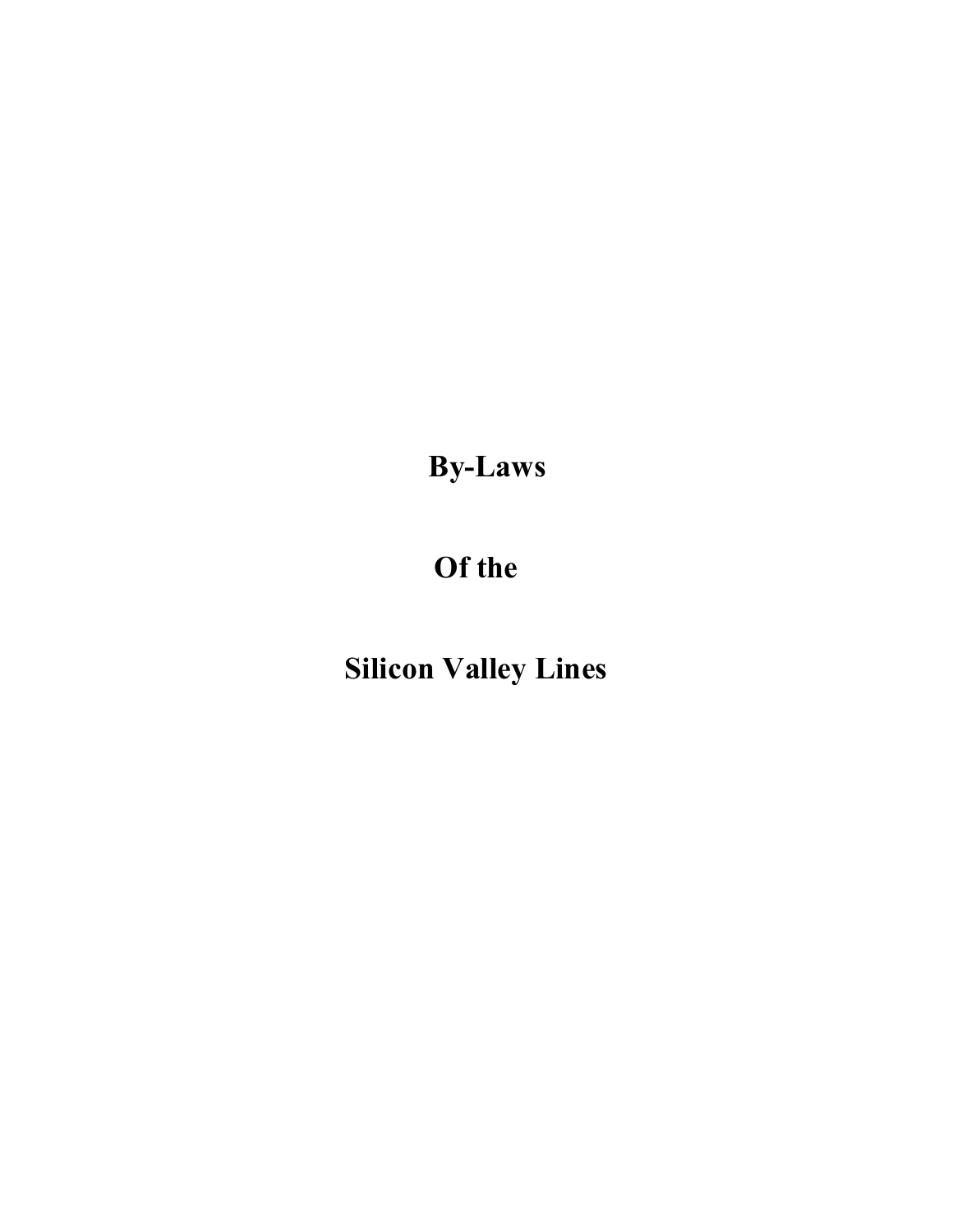## BY-LAWS

#### Approved 3 June 2011

 $-2 -$ 

# Article I

## NAME

This organization shall be known as Silicon Valley Lines (SVL)

The organization is a nonprofit corporation under the laws of California The purpose of this organization is to engage in any lawful act or activity for which a nonprofit corporation may be organized under such law.

#### Article II

#### **OBJECT**

The specific purposes of this nonprofit association shall be

- A. To preserve the heritage of American Railroading by the construction of an educational model railroad display, by establishing an online resource; and by the restoration of railroad artifacts;
- B. To provide a place for model railroaders, rail fans, and railroad historians to meet and exchange knowledge ideas and skills;
- C. To develop, advocate, and encourage personal growth and skills within the membership and the general public;
- D. To cooperate with National Model Railroading Association and its affiliated associations, the hobby industry, and railroad organizations with similar interests;
- E. To provide educational opportunities for stimulation, interest and the improvement of the hobby through service programs, workshops, conferences, and periodic communication through appropriate public media.
- F. This organization does not contemplate pecuniary gain or profit to the members thereof and it is organized for nonprofit purposes.
- G. No substantial part of the activities of this organization shall consist of carrying on propaganda, or otherwise attempting to influence legislation, and shall not participate or intervene in any political campaign (including the publishing or distribution of statements) on behalf of any candidate for public office.

## Article III

#### MEMBERS

Section 1 Number Of Members

A. The number of Regular Members is unlimited. The number of members in other classes of this organization is limited as specified.

Section 2 Classes Of Membership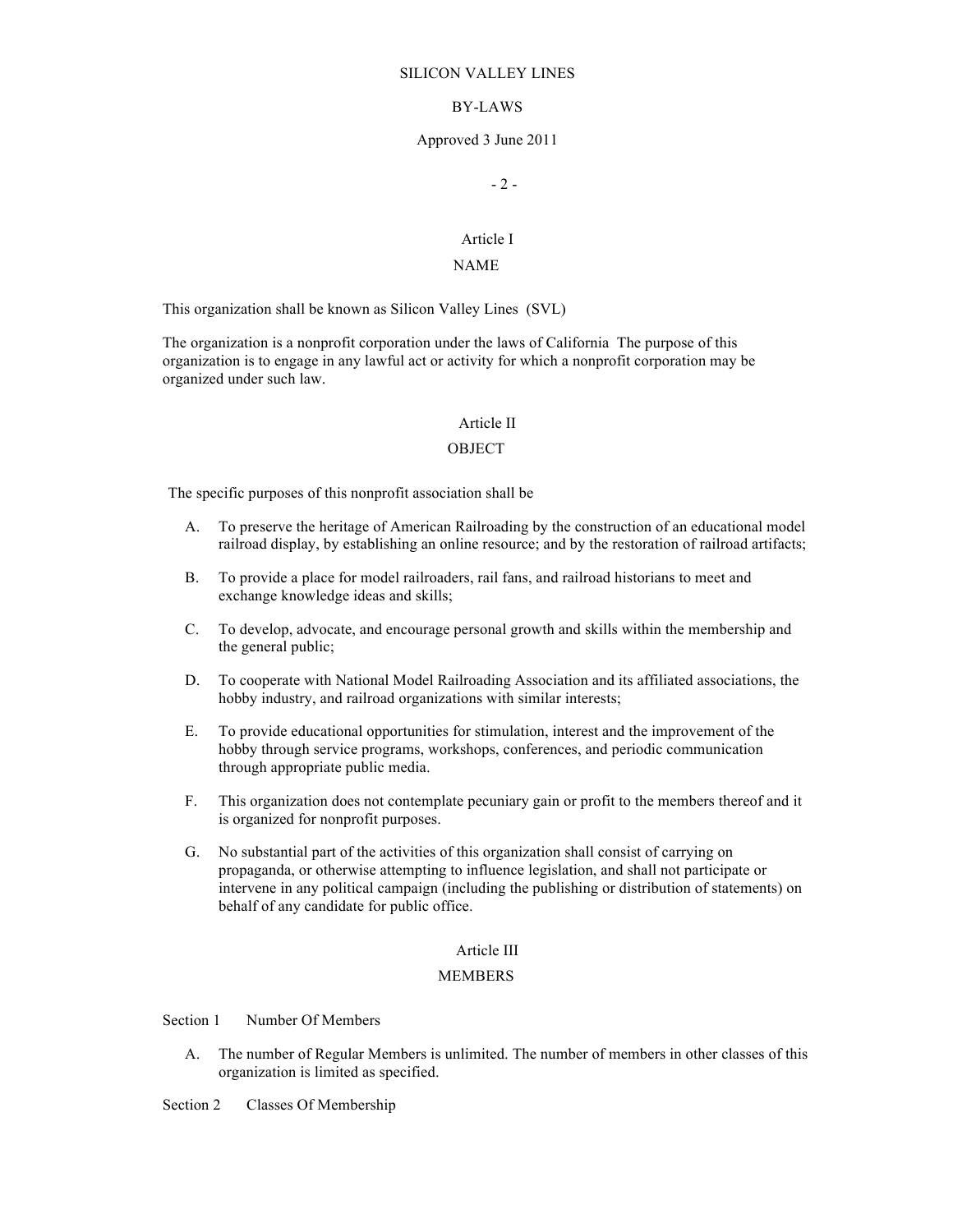## BY-LAWS

## Approved 3 June 2011

- 3 -

Membership shall consist of five (5) classes of members:

- A. Regular membership;
- B. Non Resident membership;
- C. Operations membership;
- D. Honorary Life membership; and
- E. Family membership.

Section 3 Membership Description Application

- A. Eligibility to Apply for and Maintain Membership
- 1. Any individual who has committed a felony that has resulted in jail time and or probation or is on any watch lists may be denied membership and/or may have their membership terminated.
- B. Regular Membership
- 1. Any person 18 years or older desiring to become a Regular Member of the organization shall complete an application for membership.
- 2. Any applicant for Regular Membership shall participate in club functions for the purposes of familiarization. The familiarization period commences with the submission of an application to the Secretary and payment of the current application fee to the Treasurer. The familiarization period should be completed within three (3) months of the acceptance of the application. The application fee serves in lieu of dues during the familiarization period.
- 3. During the familiarization period, the Regular Member applicant shall attend and participate in at least one-half  $(1/2)$  of the scheduled functions of the organization, including at least one business meeting.
- 4. During the familiarization period, a Regular Member will be appointed to mentor the applicant. The mentor shall serve as the applicant's information source regarding the activities and function of the organization and its members. In turn, the mentor shall be responsible to recommend the acceptance of the applicant for membership.
- 5. Upon successful completion of the familiarization period, a two-thirds (2/3) approval vote of the eligible voting members present at the following business meeting is required for the acceptance of the applicant as a Regular Member. In the event that the applicant is not approved or declines membership, any application fees paid by the applicant shall be refunded.
- C. Non Resident Membership
- 1. Any Regular Member of the organization with membership dues paid through the current month may apply and be granted an Non Resident Membership in the organization provided the member resides outside of one hundred (100) mile radius from the club facilities.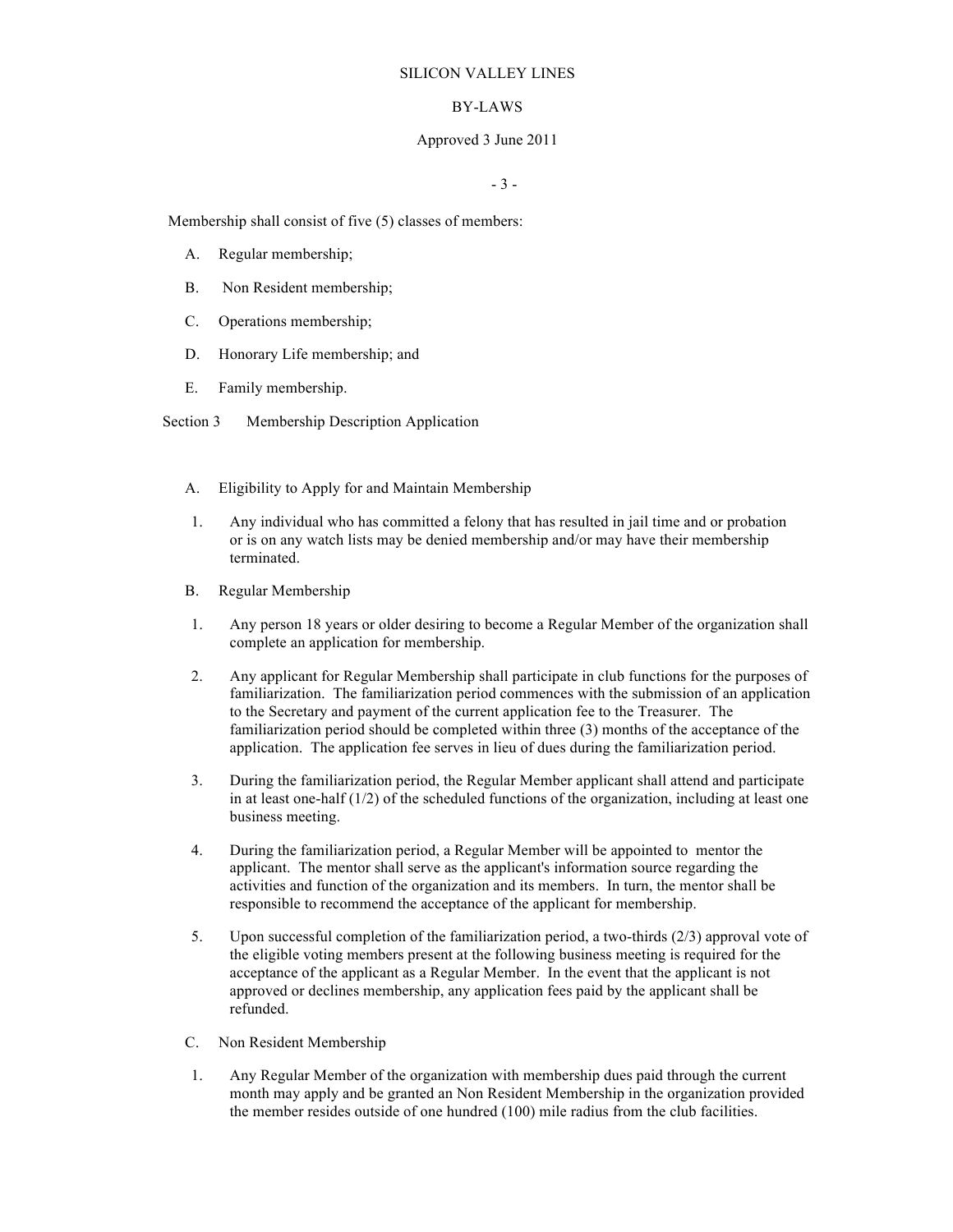## BY-LAWS

## Approved 3 June 2011

 $-4-$ 

- 2. The annual dues of the Non Resident Member are payable at the time of Non Resident Membership status.
- D. Operations Membership
- 1. Any person may become a Operations Member of the organization provided a Regular Member of the organization completes an application for the person or entity and the application is accepted by two-thirds (2/3) vote of the eligible voting members present at a business meeting.
- 2. The dues of the applicant are payable after approval of the applicant as a Operations Member.
- 3. In order to consider applications for Operations Members the organization must remain solvent. If by accepting the application for Operations Membership the revenue collected from all existing members does not meet the current budget the Operations Membership application cannot be accepted. The ratio of Operations Members to that of Regular Members will not exceed one Operations Member for every three Regular Members.
- E. Honorary Life Membership
- 1. Any persons who have contributed substantially to the success of Silicon Valley Lines or to Model Railroading Hobby may be recommended by a Member to the organization to become an Honorary Life Member of the organization. A two-thirds (2/3) approval vote of the eligible voting members present at a business meeting will bestow Honorary Life Membership to the candidate.
- F. Family membership
- 1. A Regular Member may sponsor a person under 18 years of age as a Family member. The Regular Member shall sign the written document agreeing to be the responsible adult for the Family Membership.
- 2. A Regular Member may sponsor their partner as a Family member.
- 3. The Regular Member shall be present at any time that the Family Member applicant is present.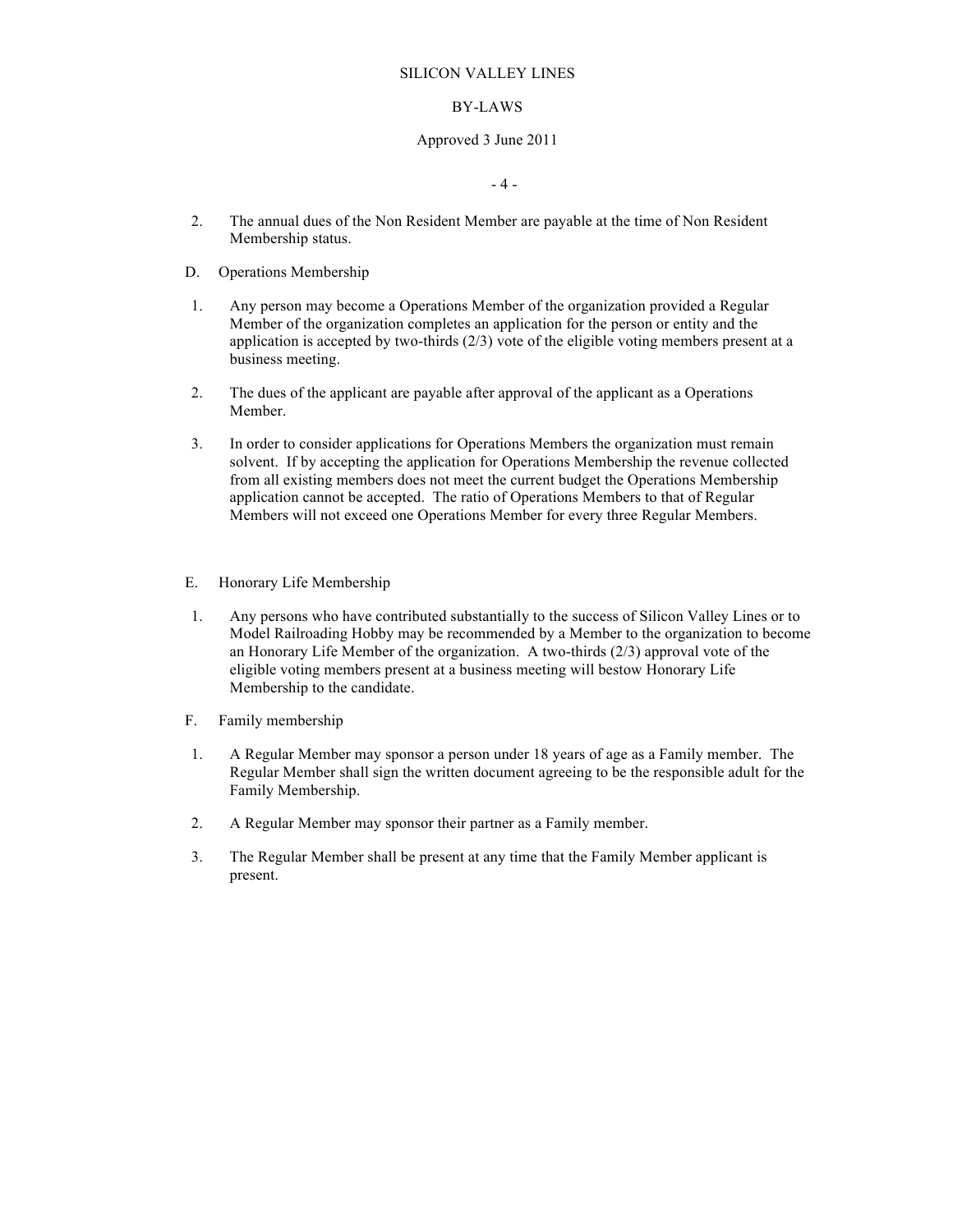## BY-LAWS

## Approved 3 June 2011

- 5 -

## Section 4 Dues

- A. Payment.
- 1. Application fees and dues for each class of members is set by a two-thirds (2/3) vote of the eligible voting members present at a business meeting. A Dues and Fees schedule shall be maintained.
- 2. Dues shall be paid monthly, except Non-Resident Member which shall be paid annually.
- 3. Payment shall be in US dollars by any method acceptable to the Treasurer.
- 4. Payment shall be due on or before the first Friday of the month and shall be made no later than the  $25<sup>th</sup>$  of the month. Non-Resident dues shall be paid in the month of the anniversary of membership status.
- 5. Services or material goods shall not be substituted for dues.
- 6. Dues may be reduced or suspended for a given member under special circumstances by application by that member to the Vice-president for action by the Board of Directors.
- B. Default: A member of any class more than three months in arrears is in default.
- C. Good Standing: Any member not in default is in Good Standing. A member of a voting class shall be eligible to vote only if they are in Good Standing.

## Section 5 Resignation

- A. Any person wishing to resign shall submit their resignation in writing to the Secretary.
- B. All keys are to be returned to an Officer of SVL.
- C. Removal of all personal property to be supervised by designee of the President.
- D. Personal property remaining becomes property of SVL

## Section 6 Membership Termination

- A. Membership in this organization may be revoked when the member is in default in payment of dues; when the member resigns from the organization; by noncompliance with the current Silicon Valley Lines By-Laws; or for misconduct or has committed a felony that has resulted in jail time and or probation or is on any watch lists.
- B. Revocation is not automatic. The Board of Directors must decide, by a unanimous vote, to revoke membership in these instances.
- C. All keys are to be returned to an Officer of SVL.
- D. Removal of all property to be supervised by designee of the President.
- E. Personal property remaining becomes property of SVL
- Section 7 Rights and Responsibilities Of Members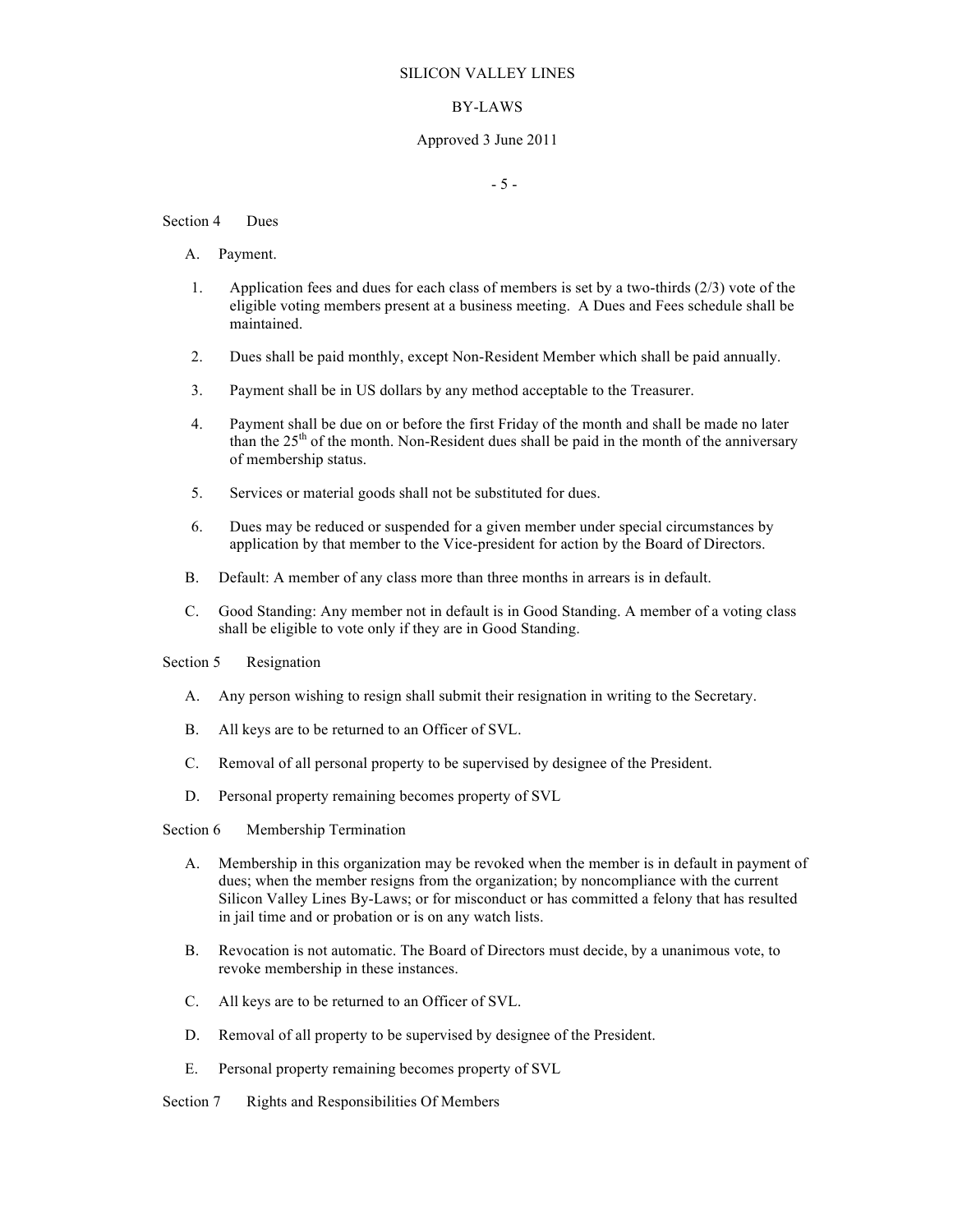## BY-LAWS

## Approved 3 June 2011

- 6 -

- A. **Regular Members** shall attend and participate in the business and activities of the organization.
- 1. A Regular Member shall be eligible to vote on all matters at a business meeting, if they are in Good Standing; receive keys to the Silicon Valley Lines facilities for unlimited access; have privileges of operating the model railroad at the Silicon Valley Lines facilities.
- 2. A Regular Member shall participate in the construction of the layout in accordance with the current Silicon Valley Lines standards; attend at least a majority of the meetings and activities.
- 3. A Regular Member may be elected or appointed to an office of the Silicon Valley Lines; serve on committees; attend all business, general, social or special meetings of the Silicon Valley Lines.
- B. **Non-Resident Members** are members whose principal residence are located more than 100 statute miles from the Silicon Valley Lines facilities and have an interest in the activities and objectives of this organization but are unable to participate in the majority of meetings and activities of the organization.
- 1. A Non-Resident Member shall have privileges of operating the model railroad at the Silicon Valley Lines facilities at scheduled operation meetings. An Non-Resident Member shall not vote, hold elected or appointed office, or receive keys for Silicon Valley Lines facilities for unlimited access.
- 2. A Non-Resident Member may apply and receive Regular Membership into the organization at any time; attend all business, general, social or special meetings of the Silicon Valley Lines.
- C. **Operations Members** are persons entitled to the following:
- 1. An Operations Member shall have privileges of operating the model railroad at the Silicon Valley Lines facilities at scheduled operation meetings. A Operations Member shall not vote, hold elected or appointed office, or receive keys for Silicon Valley Lines facilities for unlimited access.
- 2. An Operations Member shall not submit for inspection rolling stock for use on the layout.
- 3. An Operations Member may provide their own motive power for operations provided it has been inspected in advance of the operation session and coordinated with the Ops Master and/or Superintendent of Motive Power.
- 4. An Operations Member may run or test their own equipment including motive power or rolling stock outside of operations when coordinated with an officer of the club.
- 5. An Operations Member may apply and receive Regular Membership into the organization at any time; attend all business, general, social or special meetings of the Silicon Valley Lines.
- D. **Honorary Life Members** are persons who have distinguished themselves in the service of the Silicon Valley Lines, or in the field of Model Railroading.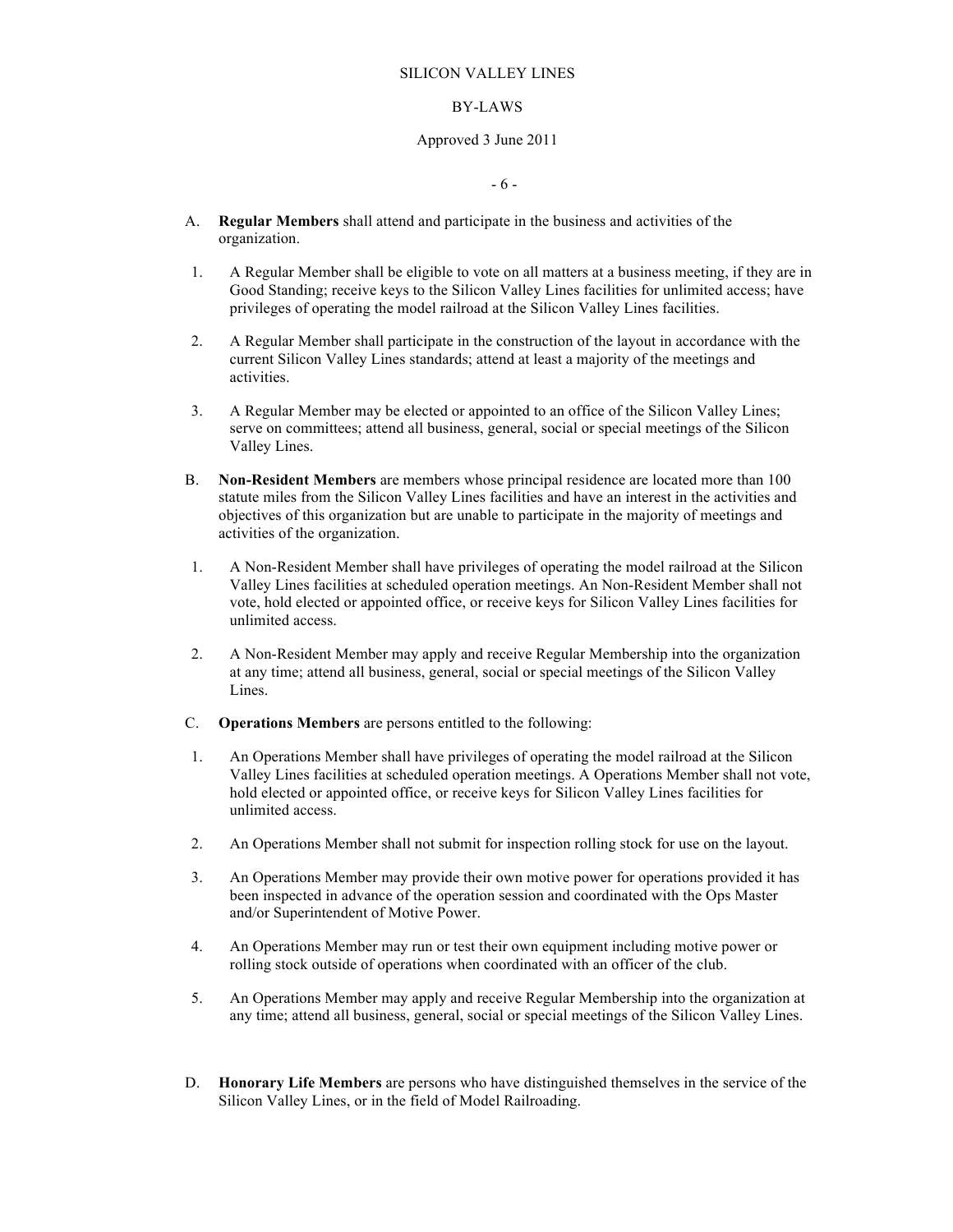## BY-LAWS

## Approved 3 June 2011

- 7 -

- 1. An Honorary Life Member shall have privileges of operating the model railroad at the Silicon Valley Lines facilities at scheduled operation meetings; receive a certificate in recognition of their technical contributions and interests in the Model Railroad hobby. An Honorary Life Member shall not vote, hold elected or appointed office, or receive keys for Silicon Valley Lines facilities for unlimited access.
- 2. An Honorary Life Member may attend all business, general, social or special meetings of the Silicon Valley Lines.
- E. **Family Members** are persons under 18 years of age who have been sponsored by a Regular Member or the Regular Member's partner . The Regular Member (sponsor) is willing to assume responsibility for actions of those they sponsor.
- 1. A Family Member shall have privileges of operating the model railroad at the Silicon Valley Lines facilities while in the presence of their sponsoring Regular Member.
- 2. For those under 18 they may apply and receive Regular Membership into the organization when achieving the age of 18. Those over 18 may apply at any time.
- 3. A Family Member shall not vote, hold elected or appointed office, or receive keys for Silicon Valley Lines facilities for unlimited access.
- 4. Reconciliation of damages to property by a Family Member is the responsibility of the sponsoring Regular Member.
- 5. A Family Member may attend all business, general, social or special meetings of the Silicon Valley Lines while in the presence of their sponsoring Regular Member.

## Section 8 Reinstatement of Membership

- A. Any member terminated for nonpayment of dues may be reinstated by paying all dues in arrears, and a two-thirds (2/3) vote of the eligible Regular Members. Such election may be held by electronic or paper mail ballot or by vote at a business meeting.
- B. Any member who has voluntarily resigned may be reinstated by a two-thirds (2/3) vote of the eligible voting members present at a business meeting.
- C. Any member who had committed a crime and after completing all necessary time and probation and not on any watch list, The individual may appeal to the general membership at a regular business meeting, after full disclosure may then be up for a two-thirds (2/3) vote of the regular members present to be re-admitted.

## Section 9 Certificates Of Membership

A. Annual certificates may be issued to any class of membership in recognition of their support.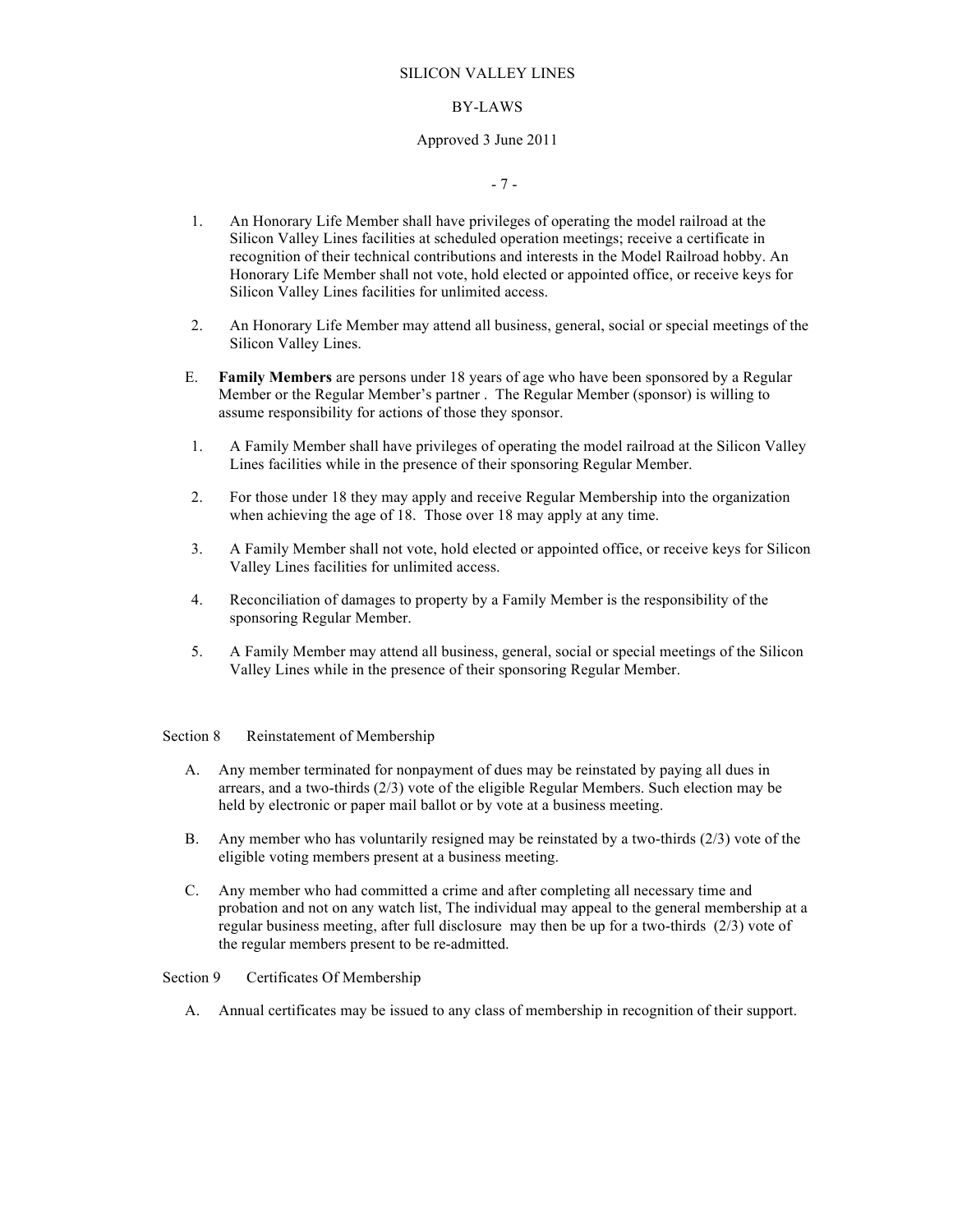#### BY-LAWS

#### Approved 3 June 2011

## - 8 -

#### Article IV

#### PROPERTY

Section 1 Personal Property

A. Personal Property is that property that has not been donated to SVL This includes tools ,rolling stock, motive power.

Section 2 SVL Property

- A. SVL Property is that property that includes but is not limited to any item that is part of SVL operations, scenery, electrical, mechanical, structural systems that are a part of the layout. ….
- B. The term donated property does not imply that it had or could be claimed for tax purposes. Any person donating any item donated with the intent of claiming for tax purposes must first request a receipt, as required by the internal revenue code, from the Treasurer.

Section 3 Removal of Property

- A. Rollingstock. Removal of rolling stock must be done with the approval of the Superintendent or designee.
- B. Other Personal Property may be removed at the member's discretion.
- C. SVL Property not Donated with the intent of generating a tax deduction may be removed with the request proposed to the membership at a business meeting and approved with a majority vote of members present.
- D. SVL Property Donated with the intent of generating a tax deduction may not be removed by an individual. Period.
- E. Property donated to SVL may be removed from SVL by approval of the membership in accordance of the internal revenue code.

## Article V

# OFFICERS OF THE ORGANIZATION

Section 1 Elected and Appointed Officers

- A. Elected officers of this organization are the President, Vice-president, General Superintendent, Secretary, and Treasurer. These officers shall perform the duties prescribed by these By-Laws and by the parliamentary authority adopted by this organization.
- B. Any appointed officers shall be appointed by the President and confirmed by the Board of Directors.

Section 2 Members Eligible for Office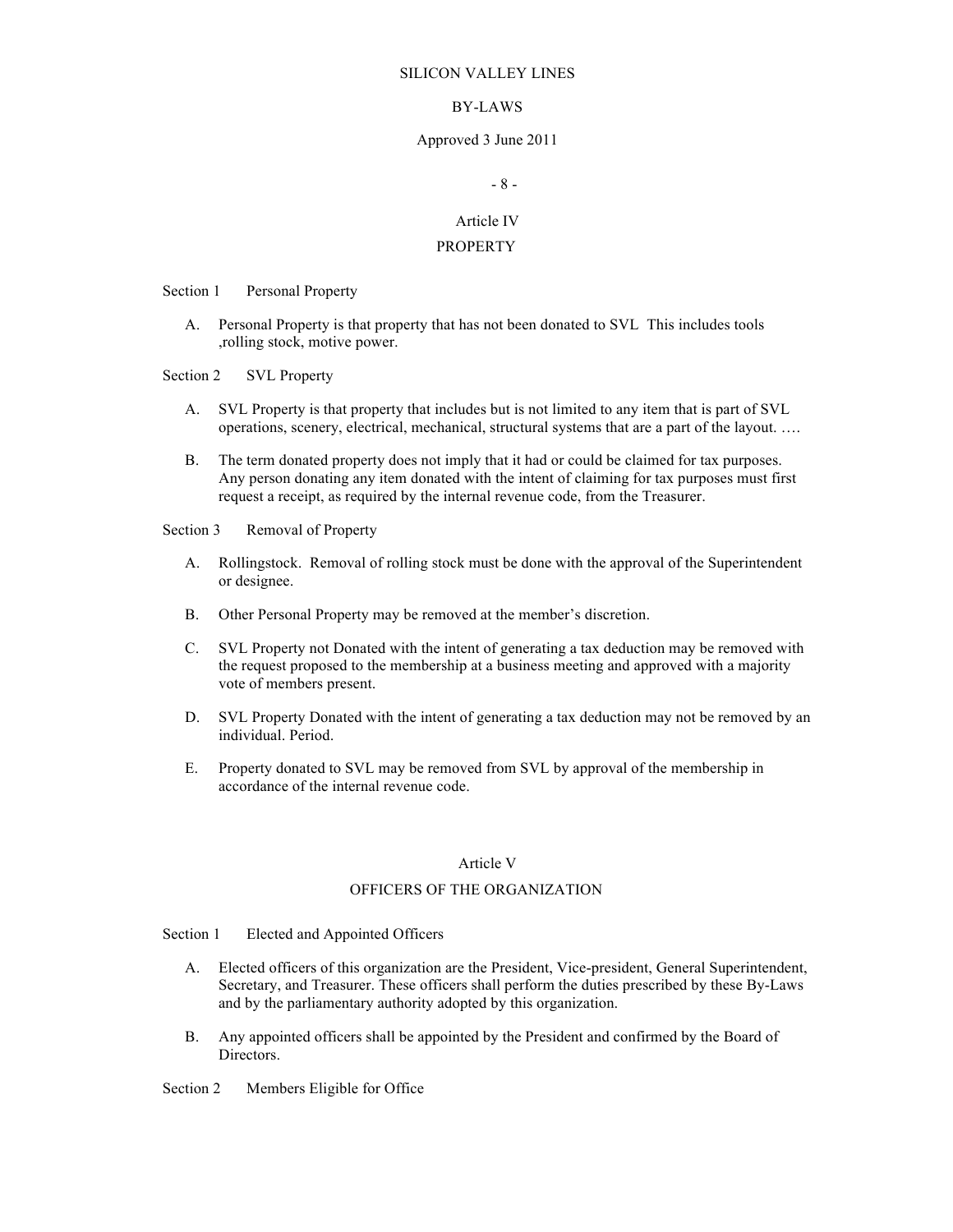## BY-LAWS

## Approved 3 June 2011

- 9 -

- A. Elected and appointed officers of this organization shall be Regular Members in Good Standing of this organization at the time of their election appointment.
- B. No member may hold two or more elected offices concurrently.

## Section 3 Board of Directors

- A. The Board of Directors shall consist of the elected officers.
- B. The members of the Board of Directors may vote when so requested by the President or acting presiding officer on matters requiring immediate attention between general membership meetings.

Section 4 Appointed Officers

- A. Other officers, as deemed necessary by the President, will be appointed by the President and ratified by three-fifths (3/5) vote of the Board of Directors.
- B. Appointed Officers shall not serve as members of the Board of Directors.

Section 5 Terms of Office

- A. Elected Officers: All Elected officers shall serve for one year and are eligible for continuous reelection of one-year terms. All Elected Officers shall serve elected terms until the officer is incapacitated, resigns, or is recalled. Recalling of an elected Officer shall require a written notice to all members at least two weeks prior to the recall vote and the two-thirds (2/3) vote of the eligible voting members present at a business meeting.
- B. Appointed Officers: Terms of Appointed Officers are for the remainder of the appointing President's term and must be ratified by three-fifths (3/5) vote of the Board of Directors at the time of appointment during a business meeting.

Section 6 Elections and Appointments

- A. Election of officers shall be held annually at the February business meeting. Eligible voting members present at the meeting shall vote by ballot. Those candidates receiving the greatest number of votes shall be elected. The incumbent Vice-president or another incumbent member of the Board of Directors shall verify the ballot count. Newly elected officers shall assume the elected offices on the 1st of March following the elections.
- B. Nominations of candidates for the elected officers shall be made from the floor or by a nominating committee previously established by the President.
- C. In the event of a tie, the two candidates with the greatest number of votes shall stand for additional votes in the same business meeting until one wins.
- D. At a regular business meeting, or a business meeting called by the President or a majority of the Board of Directors for the purpose, a successor shall be elected by the eligible voting members present to fill a vacancy of an unexpired elected term.
- E. The Board of Directors may remove or re-appoint an Appointed Officer by three-fifths (3/5) vote.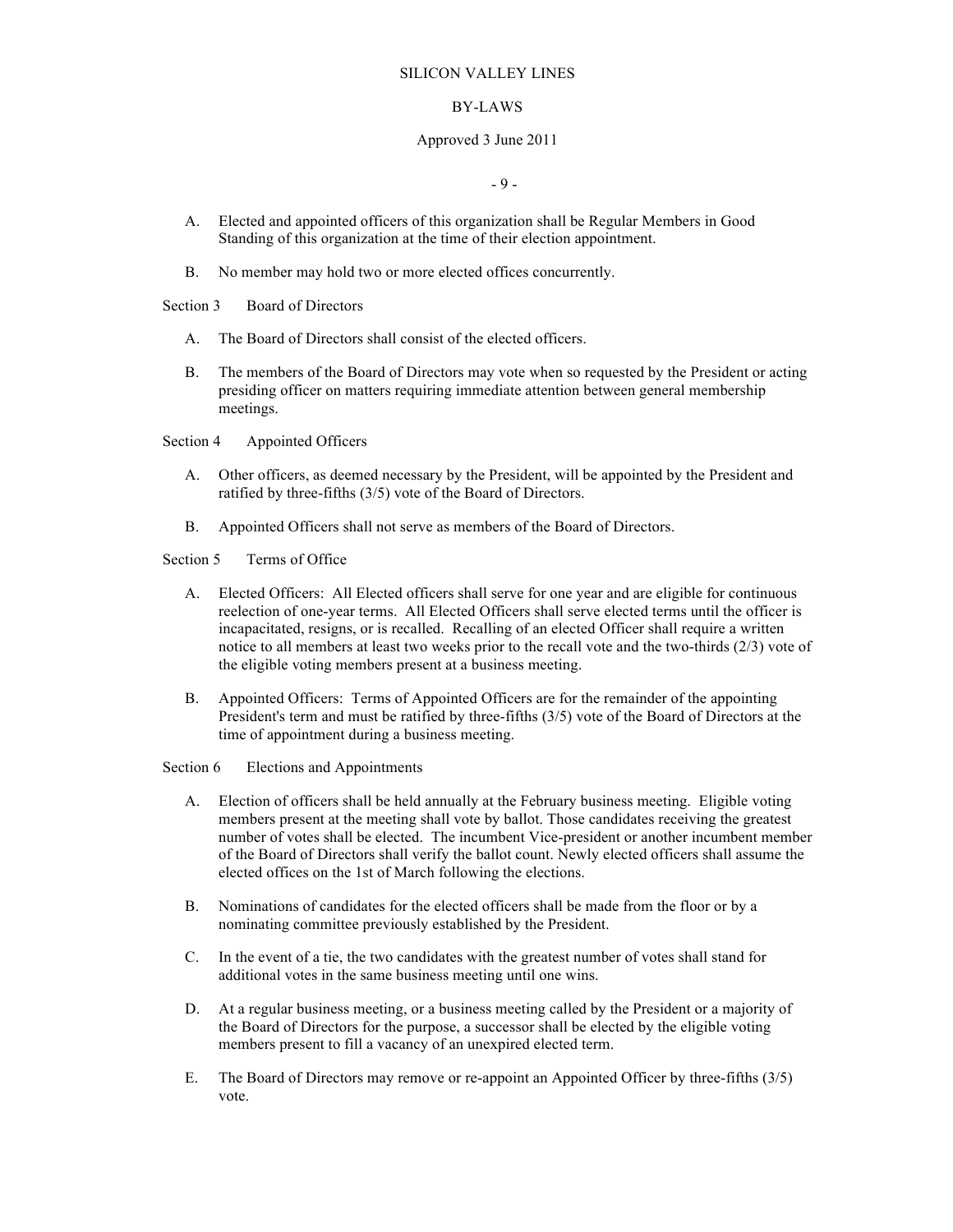#### BY-LAWS

#### Approved 3 June 2011

#### $-10-$

F. Nomination Committee shall consist of at least two regular members appointed by the President. The Nomination Committee shall present the slate of prospective officers at the January business meeting.

Section 7 Duties of the officers

- A. The duties of the Elected Officers shall be those usually devolving upon such officers. In the event of this officer's absence, such duties shall automatically be delegated to the next-highest ranking officer present in the order listed in the and By-laws.
- B. Presidential duties
- 1. The President shall preside at all business meetings of the Silicon Valley Lines and the Board of Directors; serve as ex-officio member of all committees; appoint such officers and such committees as are necessary to assist in carrying out the business of the organization; serve as a member of the Board of Directors.
- 2. With the concurrence of the Board of Directors the President shall make all appointments; authorize bills of expense incurred by members; perform all such duties as usually pertain to this office.
- C. Vice-presidential duties
- 1. The Vice-president shall serve in the absence of the President; organize membership and other committees to perform such duties deemed necessary by the President or the Board of Directors; perform all such duties as usually pertain to this office; serve as a member of the Board of Directors.
- D. General Superintendent duties
- 1. The General Superintendent shall serve in the absence of the President and Vice-president; be responsible for quality control in the construction of the club layout; establish a checklist of general steps to be followed in construction to be used to inspect and verify standards compliance for each phase of construction prior to the next phase; provide guidance for those members building their first segments, and be responsible for definition and execution of repairs to the Silicon Valley Lines facilities; perform all such duties as usually pertain to this office; serve as a member of the Board of Directors.
- E. Secretarial duties
- 1. The Secretary shall serve in the absence of the President, Vice-president, and General Superintendent; keep minutes of the business meetings and the Board of Directors meetings; provide a written copy of the minutes of the meetings; conduct such correspondence, serve such notices, and fulfill like duties as the President and the Board of Directors shall assign; may prepare and distribute or designate the distribution of the Silicon Valley Lines public communications; enroll new members; keep the roster of members; perform all such duties as usually pertain to this office; serve as a member of the Board of Directors.
- F. Duties of the Treasurer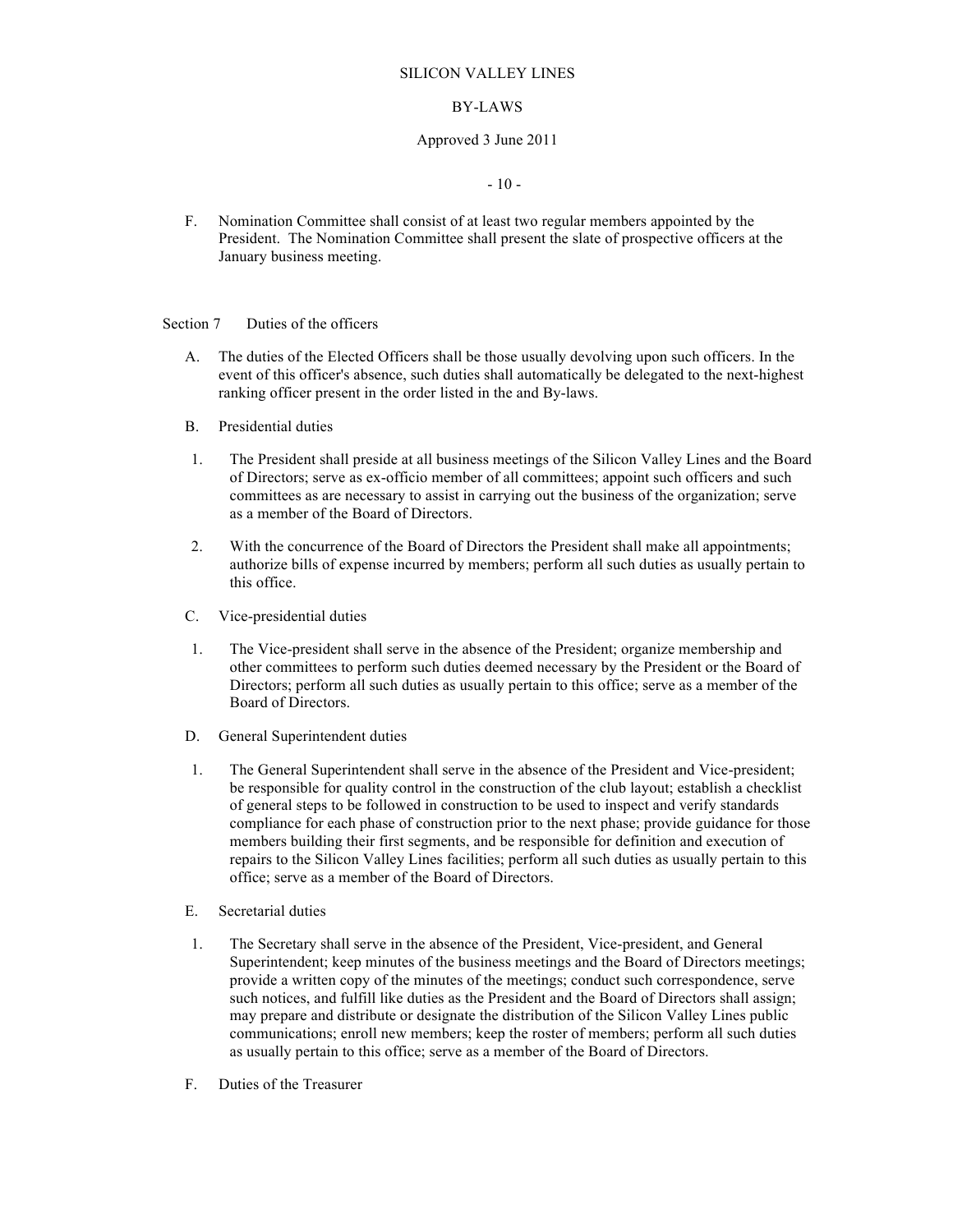#### BY-LAWS

#### Approved 3 June 2011

- 11 -

- 1. The Treasurer shall serve in the absence of the President, Vice-president*,* General Superintendent and Secretary; establish and maintain a checking account; have charge of the books of account of the organization; collect all moneys due the organization; disburse funds to pay authorized expenses; prepare and present a monthly financial report at the business meeting; present the books of account to the Board of Directors annually and on demand for audit; perform all such duties as usually pertain to this office; prepare and present a budget for membership vote; serve as a member of the Board of Directors.
- 2. The Treasurer shall be guided by the following priorities when drawing up the budget:
	- a. Overhead
		- i) Rent
		- ii) Utilities
		- iii) Insurance
		- iv) Office costs
	- b. Building maintenance / restoration
	- c. Model railroad layout construction
	- d. Library and historical artifacts
	- e. Other

#### Article VI

#### **MEETINGS**

#### Section 1 Business Meetings

- A. The organization shall hold a regular business meeting at 8pm or as soon as quorum is present on the first Friday of each month. Additional business meetings may be initiated at the request of the President or Board of Directors.
- B. The date and time for the commencement of all additional business meetings shall be communicated to the members via official SVL communication not less than three days in advance.
- C. A quorum is the number of members required to be in attendance at a business meeting in order to pass motions that are on the agenda or are made from the floor. Absence of a quorum does not preclude the convening of a business meeting for the purpose of discussions of any matters or activities separate from legislative action.
- D. A quorum for the regularly scheduled monthly business meeting (the regular meeting) shall consist of at least six eligible voting members, provided that at least three Elected Officers are present. A quorum for any other business meeting shall consist of a simple majority of total number of eligible voting members, at least one of who is an Elected Officer.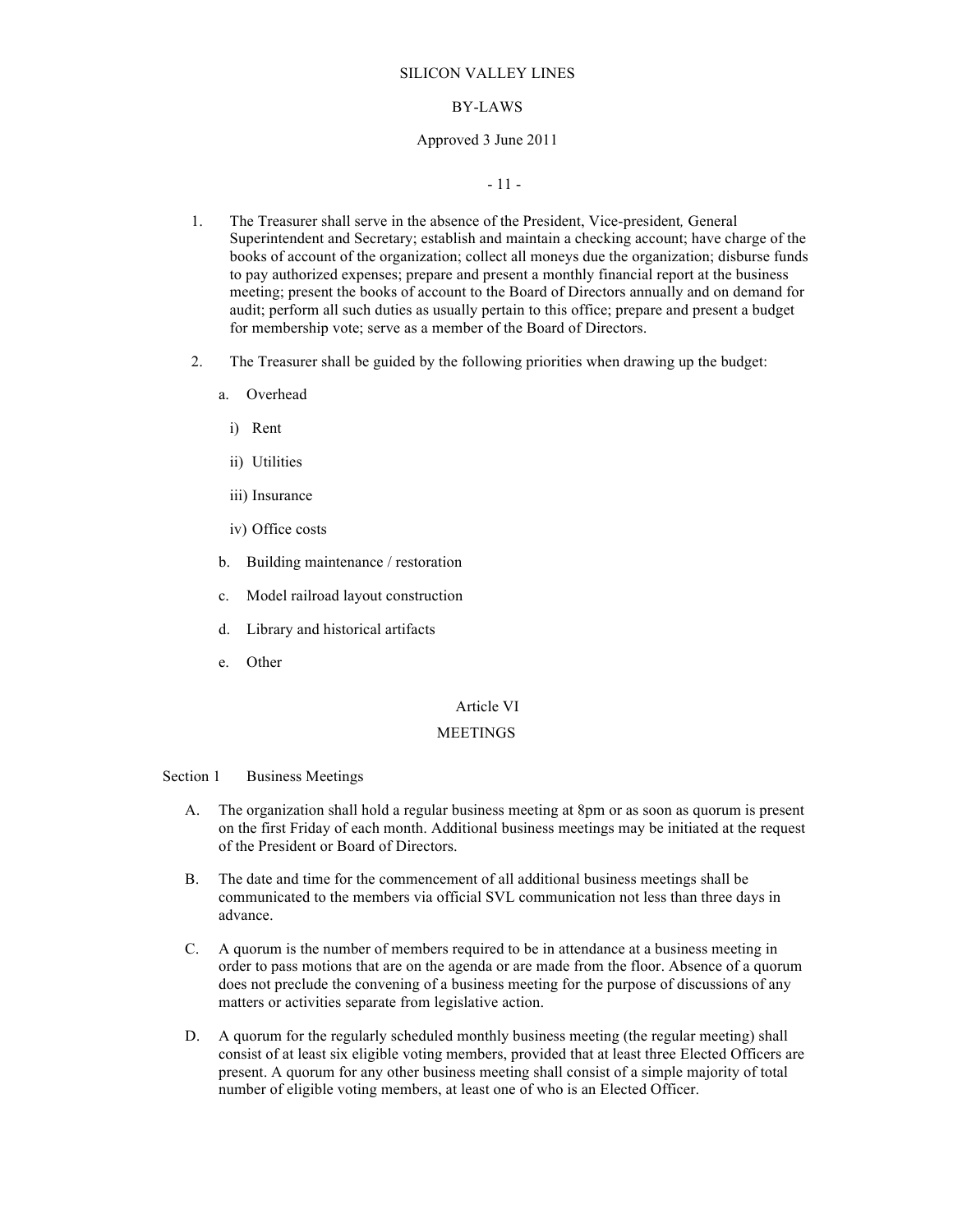#### BY-LAWS

#### Approved 3 June 2011

 $-12 -$ 

- E. For the purpose of determining quorum, membership standing shall be that given in the last accepted report by the Treasurer. Members are eligible to vote provided that they are member of a voting class of membership and were in Good Standing at the time of the last approved Treasurer's report. For the purpose of determining quorum, the total number of eligible voting members shall be the number reported in the last accepted report by the Secretary.
- F. Nothing in these By-Laws shall preclude a proposal by any Regular Member on any policy or particular matter for an organization motion thereon at the business meeting of the organization.

Section 2 General Meetings

- A. The organization shall hold general meetings at the discretion of the general membership for the purpose of construction, maintenance, and operation of a model railroad, social and other activities.
- B. There are no quorum requirements for general meetings.
- C. The pertinent results of all general meetings shall be reported at the subsequent business meeting.

Section 3 Committee Meetings

- A. Committee meetings shall be called at the discretion of each committee chairman.
- B. Each committee shall establish its own quorum requirements.
- C. The pertinent results of all committee meetings shall be reported at the subsequent business meeting.

Section 4 Board Meetings

- A. The Board of Directors shall meet at such time as convened by the President or by a request of three-fifths (3/5) of the Board.
- B. A quorum for the Board of Directors shall consist of three-fifths (3/5) of the Board.
- C. The pertinent results of all Board of Directors meetings shall be reported at the subsequent business meeting.

Section 5 Voting Requirements for Business Meetings

A. Proposed business items shall pass by simple majority of eligible voting members present, except as otherwise specified in these By-laws.

Section 6 Minutes of Business Meetings

- A. The Secretary shall publish and distribute minutes of business meeting to all members. The distribution shall be made at the next business meeting.
- B. Distribution of the minutes may be by hard copy or electronic copy, or both.

Section 7 SVL Official Communications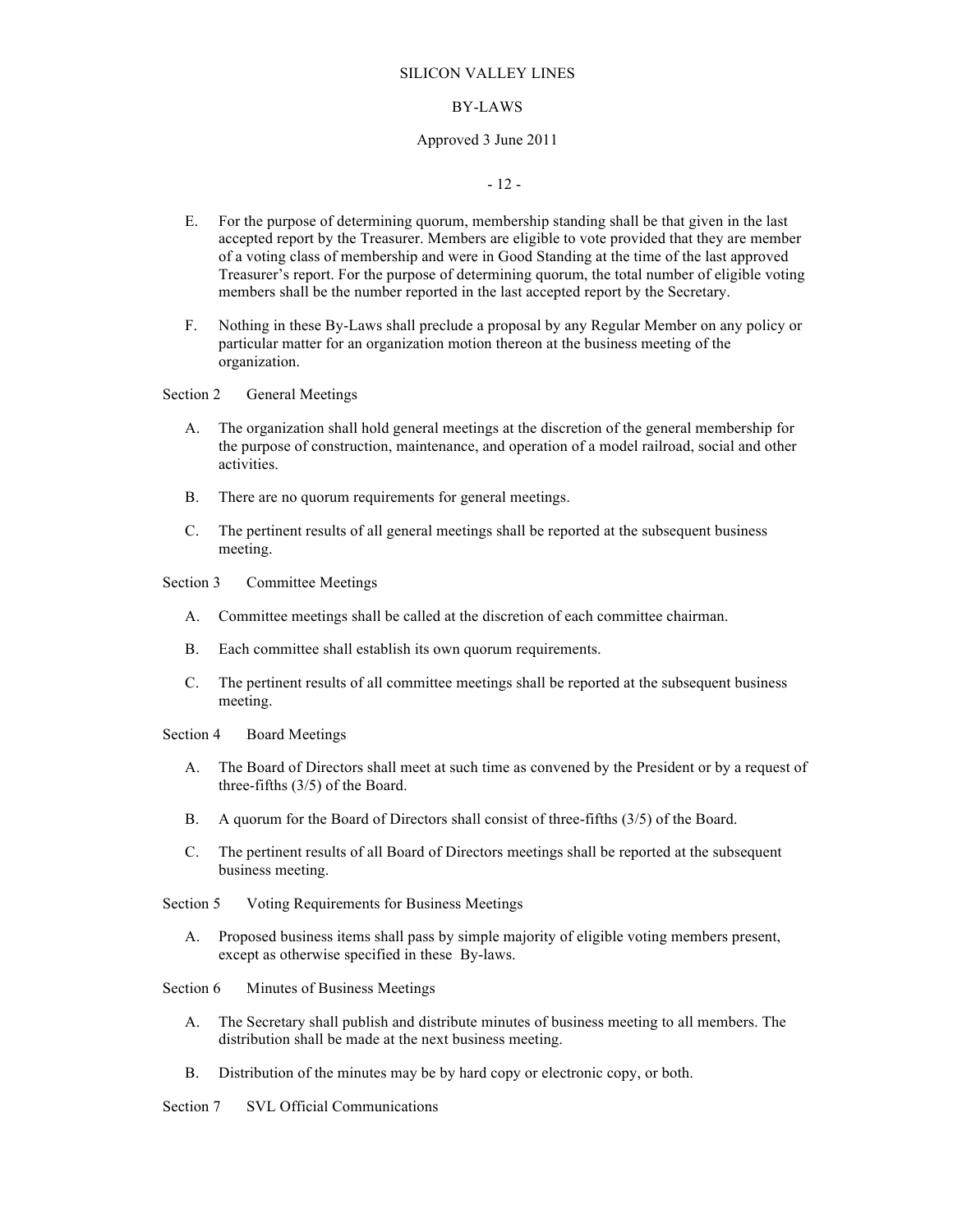#### BY-LAWS

#### Approved 3 June 2011

#### - 13 -

- A. The official means of communication of SVL is via electronic mail messages.
- B. The management and implementation of the electronic mail messages are at the discretion of the board of directors.

## Article VII

## BOARD OF DIRECTORS

Section 1 Matters Requiring Immediate Action

A. Members of the Board of Directors may vote at a special meeting, when so requested by the President or the presiding Board member on matters requiring immediate attention between business meetings of the organization. A three-fifths (3/5) vote of the Board of Directors shall constitute approval of action to be taken on said matters; including any expenditure of funds necessary.

Section 2 Membership Status Change

A. Any member may request a change or suspension of his current membership status due to a change in job requirements, financial, or other hardship situations. The member may bring the request to the Vice-president for presentation to the Board of Directors for consideration and resolution.

Section 3 Membership Termination

A. As provided in Article III, Section 7, the Board of Directors may act to terminate the membership of individuals who are in default, in noncompliance with these By-Laws, or have committed misconduct. Such revocation requires a unanimous agreement of the Board, and shall be communicated to the membership by the President. The President shall inform the terminated member privately before informing the remaining members.

#### Article VIII

#### **COMMITTEES**

Committees may be formed by the organization as needed. Appointment to committees will be made by the President or those empowered by the President and reported at the next business meeting.

## Article IX

## REVENUES AND EXPENDITURES

Section 1 Disbursements

A. Budget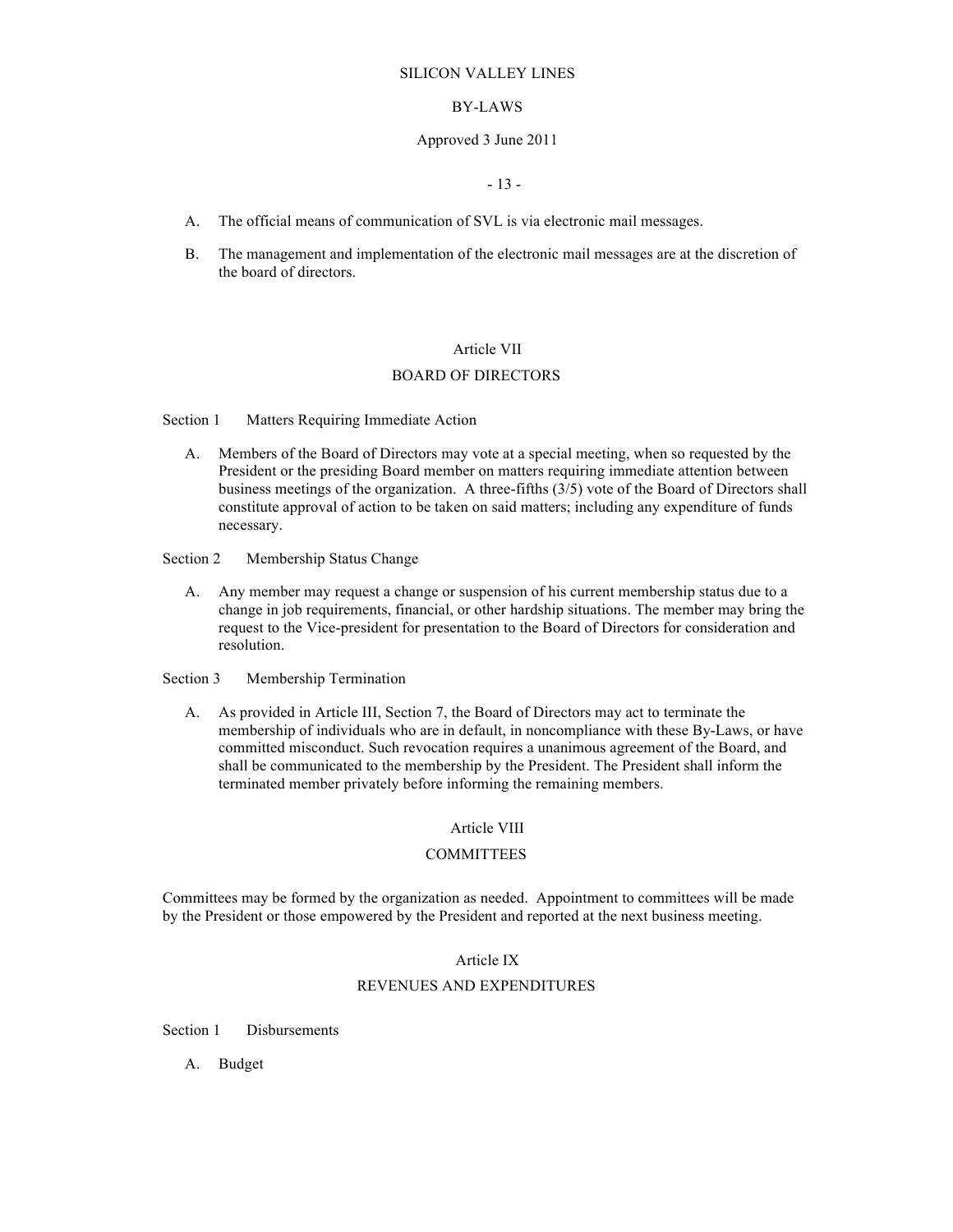#### BY-LAWS

#### Approved 3 June 2011

## $-14$

- 1. The operating year of SVL inc. shall end December  $31<sup>st</sup>$ .
- 2. The Budget shall be proposed by the treasurer and ratified by two-thirds (2/3) vote of the eligible members present at a regular business meeting.
- 3. SVL shall maintain a reserve of two months rent.
- B. Approval of disbursements
- 1. Budgeted expenses shall be paid by the Treasurer when due.
- 2. Any unbudgeted nonrecurring expense in excess of \$100.00 shall be approved by a twothirds (2/3) vote of the eligible voting members present at a business meeting prior to the expenditure of the funds. Any unbudgeted nonrecurring expense less than \$100.01 shall be approved by a three-fifths (3/5) vote of the Board of Directors.
- 3. Donations shall only be used for the purpose specified by the donor. If no purpose is specified donations shall be added to the general fund.
- Section 2 Membership Dues
	- A. The monthly membership dues and application fees shall be determined and subject to any change by two-thirds (2/3) vote of the eligible voting members present at a business meeting to meet the financial requirement of the organization.

Section 3 Assessments

A. Members may be assessed for unusual and nonrecurring expenditures as approved by a twothirds (2/3) vote of the eligible voting members present at a regular business meeting.

Section 4 Nonliability of members

A. No member shall be personally liable for the debts, liabilities, or obligations of the organization.

#### Article X

#### PARLIAMENTARY AUTHORITY

The rules contained in the current edition of *Robert's Rules of Order Newly Revised* shall govern this organization in all cases to which they are applicable and in which they are not inconsistent with these By-Laws and any special rules of order the organization may adopt.

## Article XI

## AMENDMENT OF THE BY-LAWS